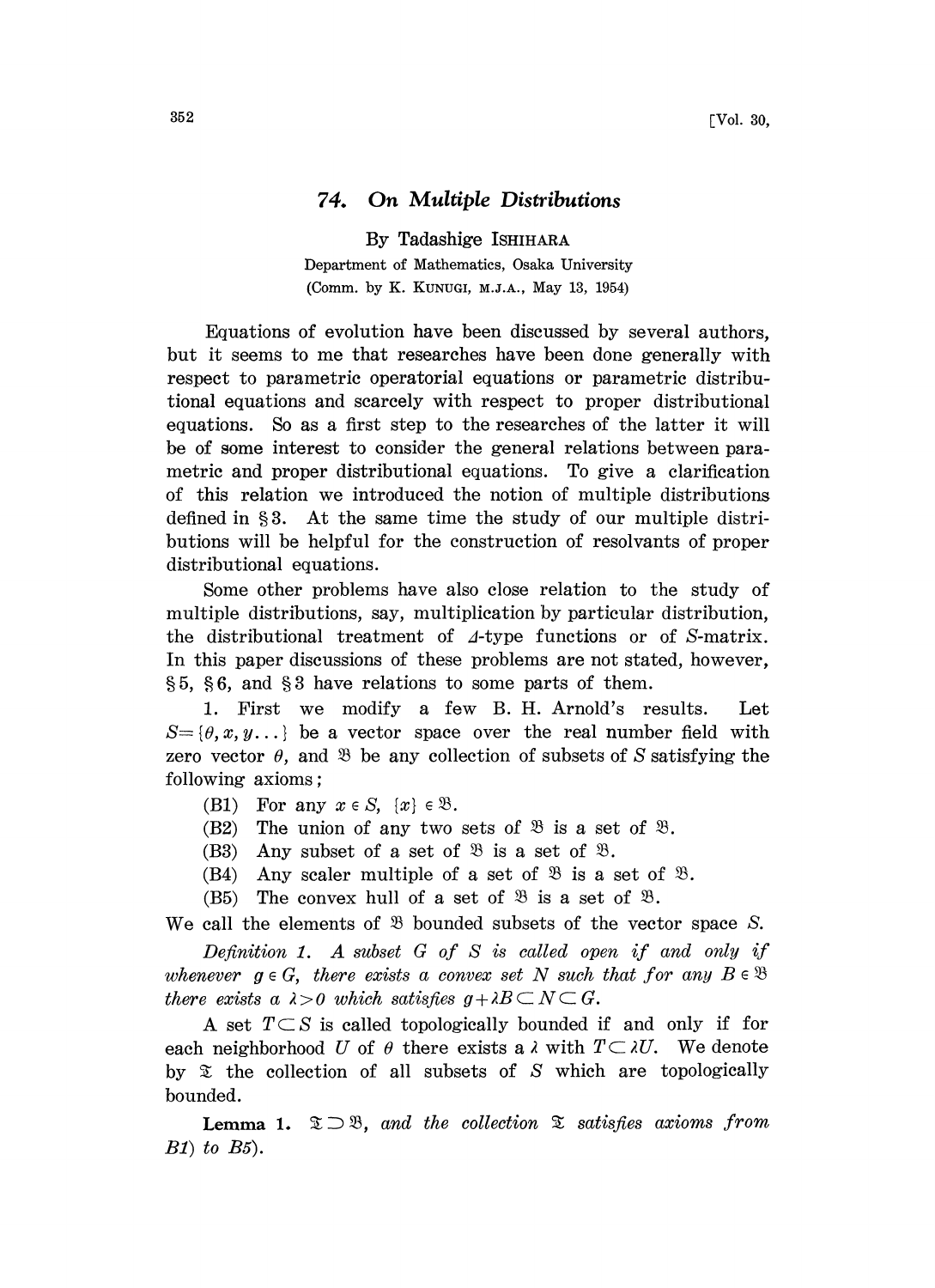**Lemma 2.** The topologies defined in S by the collection  $\mathfrak{T}(\tau_{\mathfrak{T}})$ and by the collection  $\mathfrak{B}(\tau_{\mathfrak{m}})$  are identical.

Theorem 1. Definition <sup>I</sup> makes S a locally convex bornographic topological vector space.

2. We consider the vector space  $\mathcal D$  of all real valued infinitely differentiable functions having compact carriers. We denote the space  $\mathfrak D$  defined on the *n*-dimensional Euclidean space  $R^n(x)$  by  $\mathfrak D(x)$ , similarly the one on  $R^m(t)$  by  $\mathfrak{D}(t)$  and the one on  $R^{m+n}(x,t)$  by  $\mathfrak{D}(x, t)$ , where  $m>0$  and  $n\geq 0$ . We use also notations  $\mathfrak{D}^{(\nu)}(x)$ ,  $\mathfrak{D}^{(\nu)}(t)$ ,  $\mathcal{D}^{(v)}(x, t)$  for the space of all  $\nu$ -times continuously differentiable functions having compact carriers defined on  $R^n(x)$ ,  $R^{m}(t)$ ,  $R^{m+n}(x, t)$  and denote the totality of bounded sets in their natural topology by  $\mathfrak{B}_{\mathfrak{m}}(t)$ ,  $\mathfrak{B}_{\mathfrak{m}}(t)$ , etc. Further we denote their strong dual spaces by  $\mathfrak{D}^{(\nu)}(x)$ ,  $\mathfrak{D}^{(\nu)}(t)$  etc., and denote the convergence in the topology of  $\mathcal{D}^{(\nu)}$  by the symbol  $\frac{(\nu)'}{\nu}$ .

Now we take a sequence of functions  $\{\phi_j(t)| \in \mathcal{D}(t), \frac{(\nu)'}{\nu} \mathcal{Q}\}\$  where Q is a definite distribution of  $\mathbb{D}^{\alpha}$  (t) for  $\mu \leq \nu$ , and often call it a  $(\nu, Q)$ -sequence. We take the totality of such sequences and denote it by  $\mathfrak{B}'(t)$ , i.e.  $\mathfrak{B}'(t)=\{B'_a|B'_a=\{\phi_{aj}\},\phi_{aj}(\psi)'_{j\geq 0}\}\$ and consider the minimum collection of subsets of  $\mathfrak{D}(t)$  which satisfies axioms from B1) to B5) and includes both  $\mathcal{B}'(t)$  and  $\mathcal{B}_{\mathcal{D}}(t)$ . For the sake of simplicity we call such a collection an Arnold's family. In this case such an Arnold family  $\mathfrak{B}^0(t)$  really exists and uniquely determined and is given by a collection of sets of the following form;

 $\mathfrak{B}^0(t) = \{B^0(t) = ((B(t) \cup U_{i=1}^k \lambda_i B_i'(t))) | B \in \mathfrak{B}_{\mathfrak{D}}(t), B' \in \mathfrak{B}'(t), k=1, 2, \dots \}$ where the symbol  $((A))$  means the convex hull of a set A. We denote by  $\mathfrak{R}(t)$  a fundamental neighborhood system of  $\theta$  which is induced by  $\mathfrak{B}^0(t)$  obeying the method §1, its element by  $N(t)$ , and denote the space  $\mathcal{D}(t)$  having this topology by  $\mathcal{D}_{o}(t)$ .

Next we consider the tensor product space  $\mathfrak{D}(x)\otimes \mathfrak{D}(t)$ , i.e.

$$
\mathfrak{D}(x)\otimes\mathfrak{D}(t)=\left\{\sum_i\varphi_i(x)\phi_i(t)|\varphi_i\in\mathfrak{D}(x),\ \phi_i\in\mathfrak{D}(t)\right\},\
$$

where  $\sum_i$  means finite linear sum. We consider here the Arnold's family  $\mathfrak{B}^0(x, t)$  which includes a family of subsets

 ${B(x) \otimes B^0(t)|B \in \mathfrak{B}_{\mathfrak{D}}(t), B^0 \in \mathfrak{B}^0(t)}$ ,

where

 $B(x)\otimes B^0(t) = {\varphi(x)\varphi(t)|\varphi \in B(x), \varphi \in B^0(t)}.$ 

Then  $\mathfrak{B}^0(x, t)$  is also uniquely determined and is given by the collection of subsets  $\{((B(x)\otimes B^0(t)))|B\in \mathfrak{B}(x), B^0\in \mathfrak{B}^0(t), \text{ and their subsets}\}.$ We denote a fundamental neighborhood system of  $\theta$  which this family induces by  $\mathfrak{R}(x, t) = \{N(x, t)\}.$ 

We find similarly in the space  $\mathcal{D}(x, t)$ , the Arnold's family which includes  $\mathfrak{B}^0(x, t)$  and  $\mathfrak{B}_{\mathfrak{D}}(x, t)$  i.e.,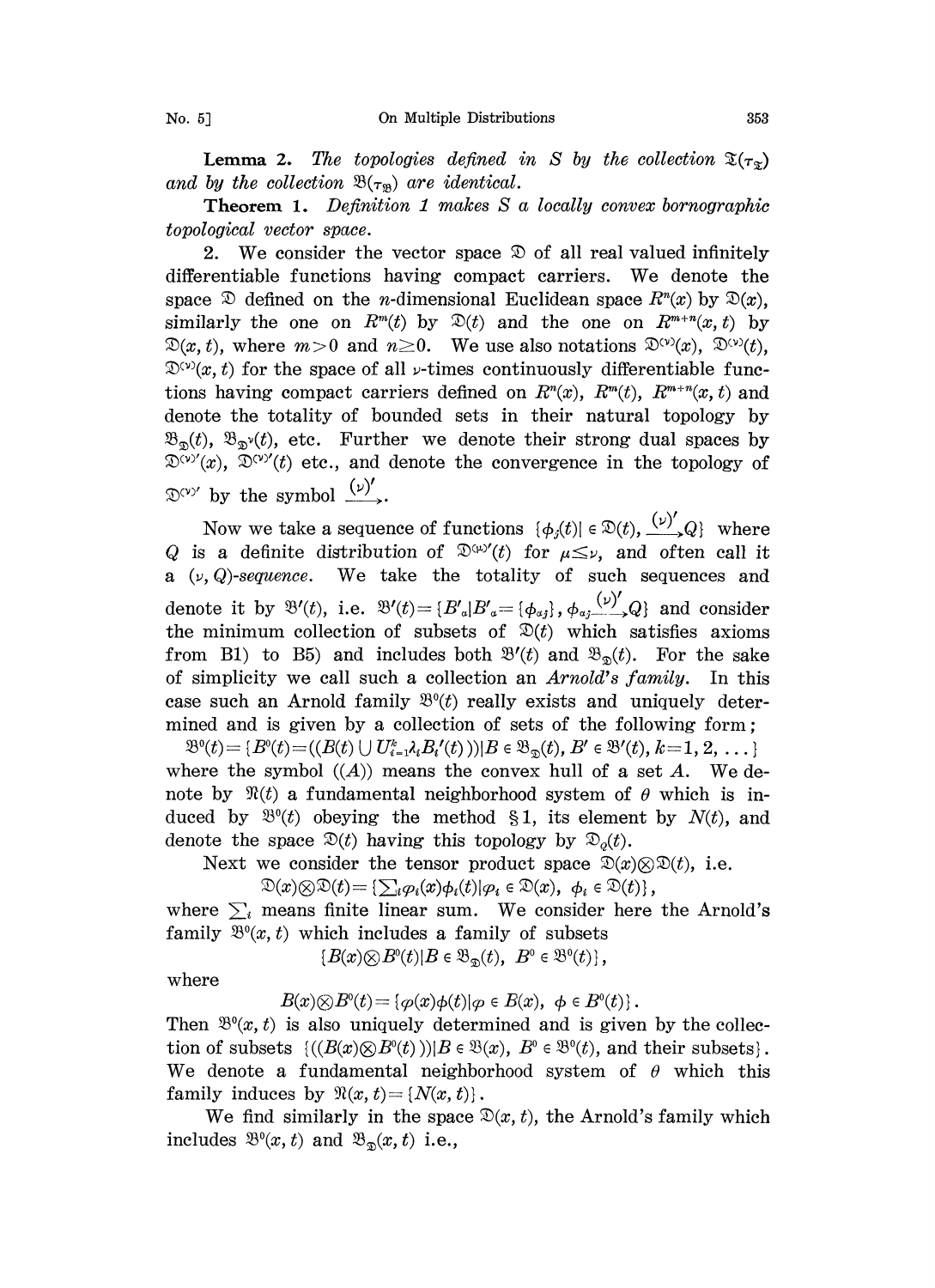354 T. ISHIHARA T. ISHIHARA TOOL. 30,

 $\{((B(x, t) \cup B^{0}(x, t))) | B(x, t) \in \mathfrak{B}_{\mathfrak{D}}(x, t), B^{0}(x, t) \in \mathfrak{B}^{0}(x, t)\}\.$ 

A fundamental neighborhood system of  $\theta$  is given by

 ${((V(x, t) \cup N(x, t))) | V \in \mathfrak{B}(x, t), N \in \mathfrak{R}(x, t)},$ 

where  $\mathfrak{B}(x, t)$  means a fundamental neighborhood system of  $\theta$  in the natural topology of  $\mathcal{D}(x,t)$ . We denote the space  $\mathcal{D}(x,t)$  having this topology by  $\mathcal{D}_{o}(x, t)$  or simply by  $\mathcal{D}_{o}$ .

Thus  $\mathfrak{D}_0(x,t)$  is introduced by a single distribution Q, but a similar process is possible for a fixed family of distributions  $\{Q_{\lambda} | \lambda \in \Lambda\}$ . That is to say  $B^{0}(t)$  is expressed by  $B^{0}(t)=(B(t) \cup \bigcup_{k=1}^{s}$  $\bigcup_{i=1}^r \bigcup_{j=1}^{\infty} \mu_{ik} \phi_{i,j,\lambda_k}(t)$ )), where  $\phi_{i,j}\left(\frac{(\nu)'}{k}\right)_{\lambda_k}$ , and of course  $\nu$  is larger than the orders  $\mu$  of distribution  $Q_{\lambda_k}$ . The forms of Arnold's family in the other spaces, say,  $\mathfrak{D}(x)\otimes \mathfrak{D}(t)$  and  $\mathfrak{D}(x,t)$  is quite similar. We denote the space  $\mathfrak{D}(t)$  or  $\mathfrak{D}(x, t)$  having this topology by  $\mathfrak{D}_{o}(t)$ or  $\mathfrak{D}_{q_{\mathcal{A}}}(x, t)$ . The orders  $\mu$  of the distribution  $Q_{\lambda}$  and the orders of the convergence  $y = y(\lambda)$  can be various, but we have interest only in the case when both  $\mu$  and  $\nu$  are constants, and consider only this case. From the same family of distributions  $\{Q_{\lambda}\}\,$ , we can also construct another  $\mathfrak{B}^0(t)$  i.e., we modify a bounded set  $B^0(t)$  as following.

Taking a family of sequences such that

 $\{\phi_{\lambda,j}|j\}$  For any neighborhood of  $\theta$  of  $\mathcal{D}^{(y)'}(t)$ ,  $V$ , there exists  $j_{0}$  such that (i) for any  $j \geq j_{0}$ , for any  $\lambda \in \Lambda$ ,  $\phi_{\lambda,j} - Q_{\lambda} \in V$  $\in \varLambda \quad \big|\,(\mathrm{ii}) \quad \bigcup_{j < j_0, \lambda \in \varLambda} \phi_{\lambda j} \in \mathfrak{B}_{\mathfrak{D}}(t),$ 

we call it a  $(\nu, \tilde{Q})$  family and write this element by  $B'_{i}(t)$ . Now we consider  $B^0(t) = ((B(t) \cup \bigcup_{i=1}^k \rho_i B_i'(t)))$  or its arbitrary subset. The other forms are quite the same. We denote the space  $\mathfrak{D}(t)$  or  $\mathfrak{D}(x, t)$  having this topology by  $\tilde{\mathfrak{D}}_o(t)$  or  $\tilde{\mathfrak{D}}_o(x, t)$ . We often consider properties common to each of the spaces  $\mathcal{D}_q(x, t)$ ,  $\mathcal{D}_{q}(x, t)$ ,  $\mathcal{D}_q(x, t)$ . In such a case we denote them collectively by  $\mathfrak{D}_P$ , similarly denote  $\mathfrak{D}_q(t)$ ,  $\mathfrak{D}_{q_1}(t)$ ,  $\mathfrak{D}_q(t)$  by  $\mathfrak{D}_P(t)$ .

**Lemma 3.** For any neighborhood  $N(x, t)$  of  $\theta$  in  $\mathfrak{D}(x)\otimes\mathfrak{D}(t)$  and for any bounded set  $B(x)$ , there exists a neighborhood of  $\theta$  in  $\mathcal{D}(x)$ such that  $N(x, t) \supset V(x) \otimes B^0(t)$ . Similarly for any bounded set  $B^0(t)$ there exists a neighborhood of  $\theta$ ,  $V(x)$ , in  $\mathfrak{D}(x)$  such that  $N(x, t)$  $\Box V(x)\otimes B^0(t)$ .

Corollary.  $T \in \mathcal{D}'_P(x, t)$  is separately continuous for  $\mathcal{D}(x)$  and  $\mathfrak{D}_P(t)$ .

3. We consider the strong dual space  $\mathcal{D}'_P$  of  $\mathcal{D}_P$  and the closure of the space  $\mathfrak D$  in the topology of  $\mathfrak D'_P$ , and denote this closure by ' $\mathfrak{D}_P$ . If  $T \in \mathfrak{D}_Q$  we have a filter  $\mathfrak{F}$  on  $\mathfrak{D}(x, t)$  such that  $\mathfrak{F} \frac{\mathfrak{D}'_Q}{\mathfrak{D}} T$  and we can prove  $\langle f, \varphi Q \rangle$  converges with respect to  $\mathfrak{F}^{\mathcal{D}'}_{\bullet,2}T$  uniformly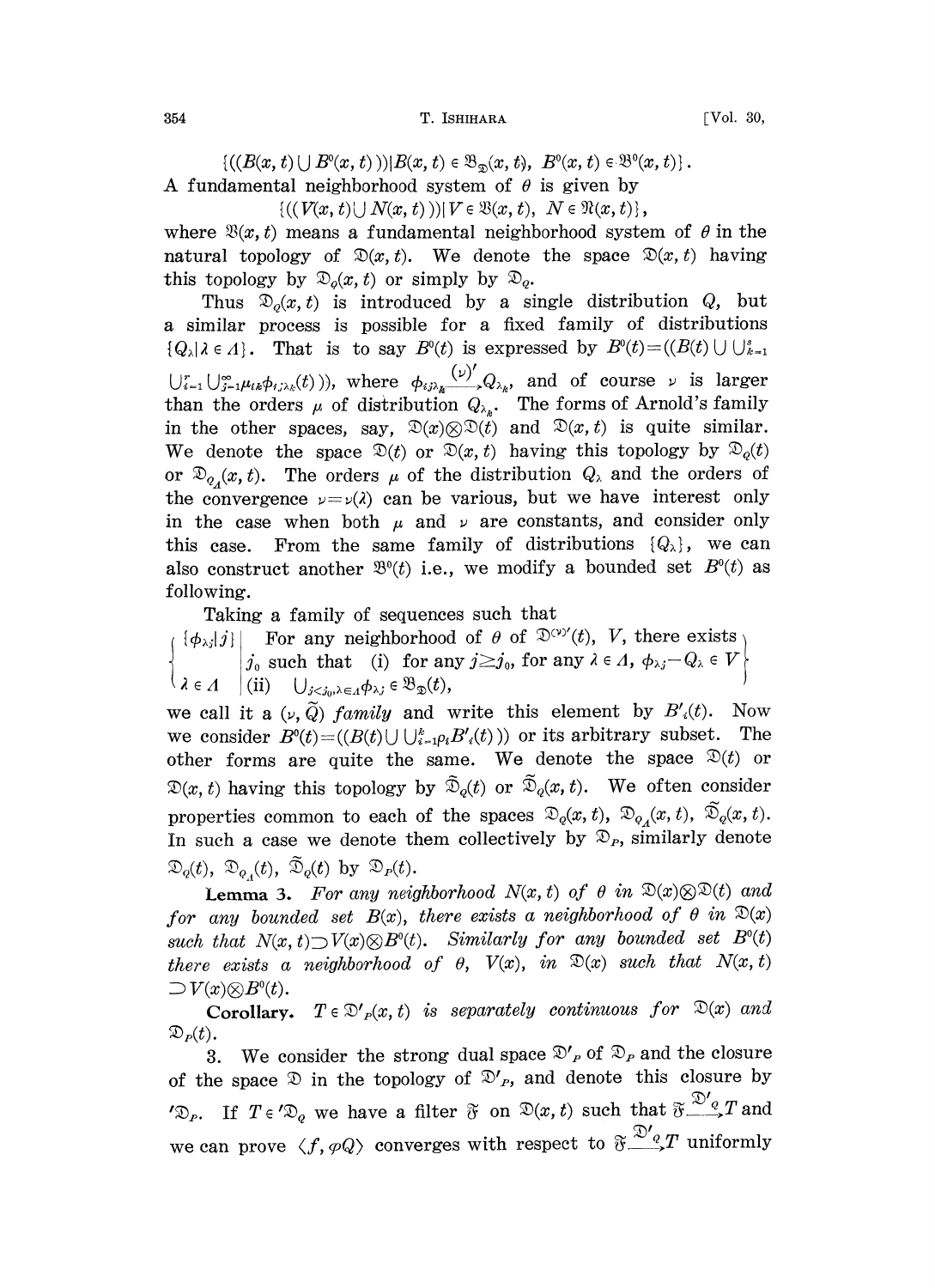for  $\varphi \in \mathfrak{B}_{\mathfrak{D}}(x)$  and independently of  $\mathfrak{F}$  which converges to T in the For  $\varphi \in \mathfrak{D}_{\mathfrak{D}}(x)$  is<br>topology of  $\mathfrak{D}_q'$ .

Definition 2. Multiple distribution of a distribution  $T \in \mathcal{D}'(x, t)$ by a distribution  $Q \in \mathcal{D}'(t)$  is a distribution  $T_q \in \mathcal{D}'(x)$  such that for  $\varphi \in \mathfrak{D}(x), \langle T_q, \varphi \rangle = \lim_{\mathfrak{F} \to r} \langle f, \varphi Q \rangle.$ 

**Theorem 2.** If  $T \in \mathcal{D}_o$ , then T is continuous uniformly for  $\varphi$  $\in B(x)$  with respect to any  $(\nu, \rho Q)$  sequence, where  $\rho$  is an arbitrary constant and this limit coincides with  $\rho T_o$ .

Corollary. If  $T \in \tilde{D}_q$  and  $[(\phi_{\lambda i}) | \lambda \in \Lambda]$  is a  $(\nu, \rho \tilde{Q})$  family, then Colonary:  $I_j \perp \in \mathbb{Z}_q$  what  $\lfloor (\varphi_{\lambda j}) \rfloor \sim 2I_j$  is a  $(\varphi_{\lambda j}|j=1, 2, \ldots)$  uniform-<br>T is continuous with respect to the sequence  $\{\phi_{\lambda j}|j=1, 2, \ldots\}$  uniformly for  $\lambda \in \Lambda$  and uniformly for  $\varphi \in B(x)$ .

**Theorem 3.** If  $T \in \mathcal{D}'(x, t)$  and  $\langle T, \varphi, \varphi \rangle$  makes a Cauchy sequence with respect to any  $(v, \rho Q)$  sequence  $\{\phi_j\}$  for  $\rho = 0, 1$ , uniformly for  $\varphi \in B(x)$ , then  $T \in \{x\}_{Q}$ .  $\in B(x)$ , then T

Corollary. If  $T \in \mathcal{D}'(x,t)$  and  $\{\langle T, \varphi \phi_{\lambda,i} \rangle | j=1,2,\ldots\}$  makes a Cauchy sequence with respect to any  $\{\phi_{\lambda j}\}\$  of a  $(z, \rho\tilde{Q})$  family  $\lceil \{\phi_{\lambda,i}\}\rceil$  i e A] for  $\rho=0, 1$ , uniformly for  $\varphi \in B(x)$  and uniformly for  $\lambda \in \Lambda$ , then  $T \in \tilde{\mathfrak{D}}_Q$ .

4. Theorem 4. The mapping  $T \longrightarrow T_Q$  is a continuous linear mapping from  $\mathcal{D}_P(x, t)$  to  $\mathcal{D}'(x)$ .

We denote a differential operator in  $R^m(t)$  such as  $\sum_{|s| \leq \mu} a_{s_1 \ldots s_m}$  $\partial^{s}/\partial t_1^{s}. \dots \partial t_m^{s_m}$ , where  $|s|=s_1+\dots+s_m$  and  $a_{s_1\dots s_m}$  is a constant by  $D_t^{\omega}$ and its conjugate operater by  $D_t^{\mu*}$  i.e.  $D_t^{\mu*} = \sum_{s \le \mu} (-1)^s a_{s_1...s_m} \partial^{s_1}$  $\partial t_1^{s_1}\dots\partial t_m^{s_m}.$ 

**Theorem 5.** If  $T \in \{D_{D_t P}, \text{ then } D_t^* T \in \{D_P, \text{ and } T_{D_t Q_{\lambda}} = (D_t^* T)_{Q_{\lambda}}\}$ <br>cially if  $D_t^{\mu}$  is a product such that  $D_t^{\mu} = D_t^{\mu_1} D_t^{\mu_2}$ , then from T Especially if  $D_i^*$  is a product such that  $D_i^* = D_i^* D_i^*$ , then from  $T \in \mathcal{D}_{D_i^*\mu}$  it follows that  $D_i^{\mu_1*}T \in \{D_{D_i^*\mu_2}P}$  and  $T_{D_i^*\mu_2} = (D_i^{\mu_1*}T)_{D_i^*\mu_2}$ .<br>The theorem may be stated more generally. Now w

The theorem may be stated more generally. Now we consider a mapping  $L_t$  of  $\mathfrak{D}(t)$  into itself which satisfies the following conditions. (i)  $L_t$  maps any  $(\nu, \rho Q_\lambda)$  sequence to a  $(\nu', \rho' L_t Q_\lambda)$  sequence or maps any  $(\nu, \rho \tilde{Q})$  family to a  $(\nu', \rho' \tilde{L_{\nu}Q})$  family for  $\rho=0, 1$ , and arbitrary constant  $\rho'$ . (ii)  $L^*(\mathfrak{D}) \subset \mathfrak{D}$ , where  $L^*$  is a conjugate<br>operator of  $\mathfrak{D}'(x,t)$  into itself defined by  $\langle L^*T, \varphi \phi \rangle = \langle T, \varphi(L_t \phi) \rangle$  for  $\varphi \in \mathcal{D}(x)$ ,  $\varphi \in \mathcal{D}(t)$ . Concerning this mapping  $L_t$  the following lemma holds.  $\mathcal{D}(x)$ ,  $\phi \in \mathcal{D}(t)$ . Concerning this mapping  $L_t$  the following lemma<br>
S.<br> **Lemma 4.** If  $T \in \mathcal{D}_{L_t}$ , then  $L^*T \in \mathcal{D}_P$  and  $T_{L_tQ_\lambda} = (L^*T)_{Q_\lambda}$ .<br> **Theorem 6.** If the topology of  $\mathcal{D}_{D_t^{\mu}P}$  is introdu

**Lemma 4.** If  $T \in \mathcal{D}_{L,P}$ , then  $L^*T \in \mathcal{D}_P$  and  $T_{L,Q} = (L^*T)_{Q_2}$ .

sets such that every  $(\nu+\mu, \rho D_t^*Q_\lambda)$  sequence or  $(\nu+\mu, \rho\tilde{\mathfrak{D}}_t^*\tilde{Q})$  family for  $p=0, 1$  is a map by  $D_t^{\omega}$  of a  $(\nu, \rho'Q)$  sequence or  $(\nu + \mu, \rho'Q)$  family  $p=0, 1$  is a map of  $D_t$  of  $\alpha$  ( $p, p, q$ ) sequence of ( $p$ <br>respectively and if  $D^*T \in \mathcal{D}_p$  then we have  $T \in \mathcal{D}_{D_t \mu, p}$ .

ectively and if  $D^*T \in \mathcal{D}_P$  then we have  $T \in \mathcal{D}_{D_t\mu P}$ .<br> **Theorem 7.** If  $T \in \mathcal{D}_q$  and  $\Lambda = \{\lambda\}$  is a topological space and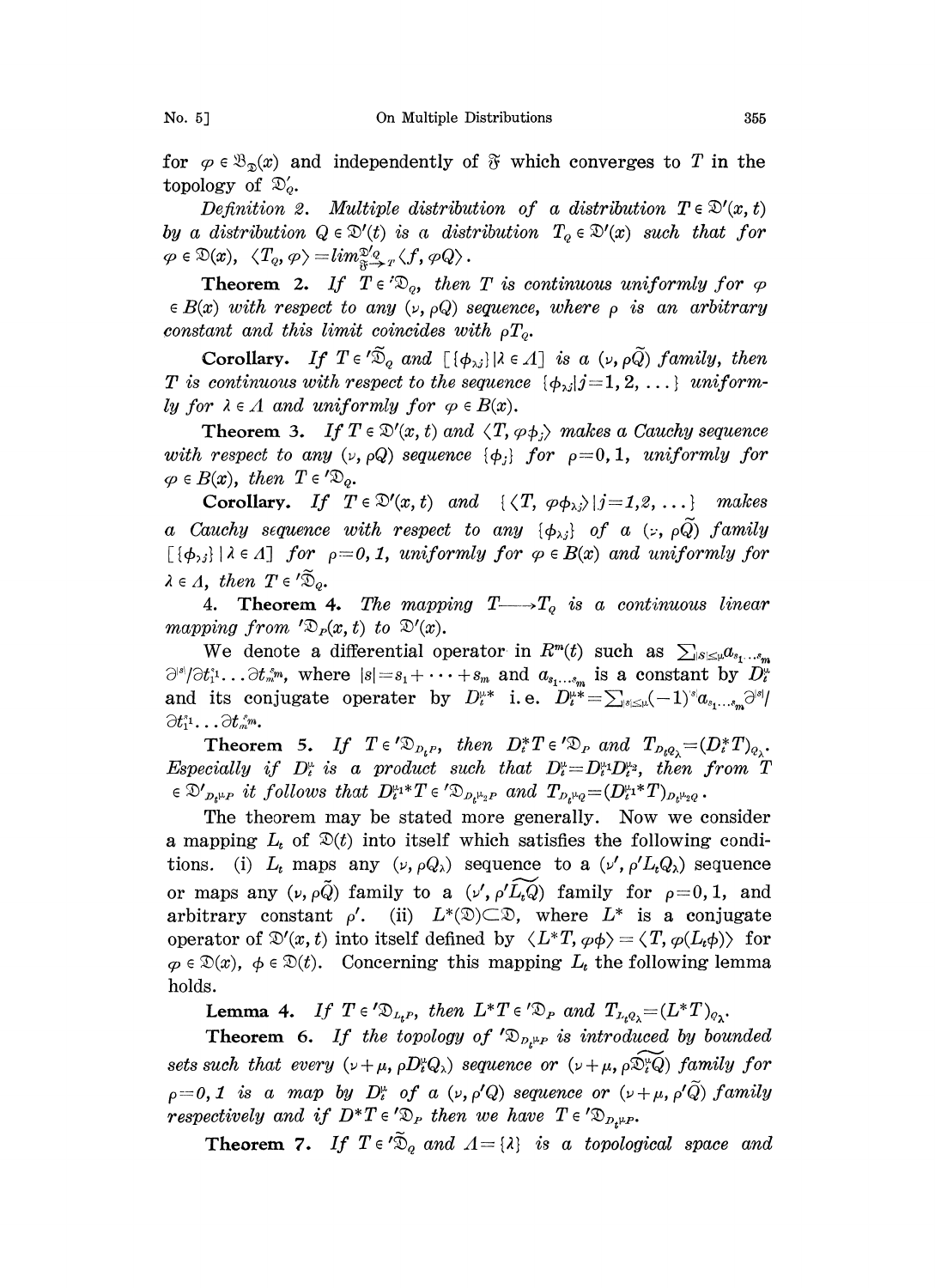the mapping  $\lambda \longrightarrow Q_{\lambda}$  is continuous as the mapping from A into  $\mathfrak{D}^{\mu\nu'}(t)$ , then the mapping  $\lambda \longrightarrow T_{\varrho_{\lambda}}$  is a continuous mapping from  $\Lambda$  to  $\mathfrak{D}'(x)$ .

**Lemma 5.** If  $T \in \mathcal{D}_P$ ,  $S \in \mathcal{C}(x)$ , then  $(S \times \delta(t)) * T \in \mathcal{D}_P$  and  $(\delta(t)) * T$ ,  $Q_{\lambda} = S_{(x)}^* T_{Q_{\lambda}}$ .  $\{(S \times \delta(t)) * T\}_{Q_{\lambda}} = S_{(x)}^{*} T_{Q_{\lambda}}.$ 

Corollary. If  $T \in \mathcal{L}(x, t)$  then  $D_x^{\circ}T \in \mathcal{L}(x, t)$  and  $(D_x^{\circ}T)_{\varphi_{\lambda}} = D_x^{\circ}T_{\varphi_{\lambda}}$ .

Corollary. If  $T \in \mathcal{D}_P(x, t)$  then  $D_x^{\circ}T \in \mathcal{D}_P$  and  $(D_x^{\circ}T)_{\rho_{\lambda}} = D_x^{\circ}T_{\rho_{\lambda}}$ .<br>Lemma 6. If  $T \in \mathcal{D}_P(x, t)$ ,  $f(t) \in \mathfrak{E}(t)$ ,  $g(x) \in \mathfrak{E}(x)$ , then  $f(t)g(x)T$ 

 ${}^{\prime}\mathfrak{D}_{P}$  and  $(f(t)\cdot g(x)\cdot T)_{\varrho_{\lambda}}=g(x)\cdot T_{f.\varrho_{\lambda}}.$ <br>5. Hereafter we confine ourse 5. Hereafter we confine ourselves to some special cases. We take Dirac's  $\delta$  and its  $\mu$ -th derivative  $\delta^{\varphi}$  as Q, and t itself as  $\lambda$ and  $D_t$  as  $L_t$ . We treat only the case m is 1 though quite similar results are obtained in the case  $m + 1$  too. We take an interval V;  $a \le t \le b$ , as A. Further we write  $\mathfrak{D}_{t_0(\mu)}$  in the place of  $\mathfrak{D}_{s_{t_0}(\mu)}$ and  $\mathscr{D}_{\mathfrak{B}^{(\mu)}}$  in the place of  $\mathscr{D}_{\delta_{\mathcal{A}}^{(\mu)}}$ , similarly  $\mathscr{D}_{\mathfrak{B}^{(\mu)}}$ , and  $\mathscr{D}_{t_0}$  for  $\mathscr{D}_{\delta_{t_0}(0)}$ and ' $\mathfrak{D}_{\mathfrak{B}}$  for ' $\mathfrak{D}_{\mathfrak{B}^{(0)}}$ , ' $\mathfrak{D}_{\mathfrak{B}}$  for ' $\mathfrak{D}_{\mathfrak{B}^{(0)}}$ . We use also notations  $\partial^{\mu}T/\partial t_{0}$ <br>in the place of  $T_{s_i}$ <sup>(*u*)</sup> and  $T_i$  for  $T_{s_i}$ . These designations are not so and  $\mathfrak{D}_{\mathfrak{B}}$  for  $\mathfrak{D}_{\mathfrak{B}(\mathfrak{O})}$ ,  $\mathfrak{D}_{\mathfrak{B}}$  for  $\mathfrak{D}_{\mathfrak{B}(\mathfrak{O})}$ . We use also notations  $\partial^{\mu}T/\partial t_{\mathfrak{0}}$ unreasonable, since for example if  $T=f(t)S(x)$  where  $f(t) \in \mathbb{D}^{(\mu)}(t)$  and  $S(x) \in \mathcal{D}'(x)$  then  $T \in \mathcal{D}_{t^{(\mu)}}$  and  $T_{t_0(\mu)} = \partial^{\mu} f/\partial t_0^{\mu} \times S(x)$ . Using these notations the theorems in  $\S 4$  are written in the following way.

**Theorem 4'.** The mappings  $T \rightarrow T_{t_0}$  and  $T \rightarrow T/\partial t_0^*$  are continuous.

**Theorem 5'.** If  $T \in \mathcal{D}_{t^{(\mu)}}$  then  $\partial^{\lambda}T/\partial t_{0}^{\lambda} \in \mathcal{D}_{t_{\alpha}(\mu-\lambda)}$  and  $\partial^{\mu}T/\partial t_{0}^{\mu}$  $=\partial^{\mu-\lambda}(\partial^{\lambda}T/\partial t^{\lambda})/\partial t^{\mu-\lambda}$  for any  $0 \leq \lambda \leq \mu$ .

 $\sigma^{-\lambda}(\partial^{\lambda}T/\partial t^{\lambda})/\partial t^{\mu-\lambda}$  for any  $0 \leq \lambda \leq \mu$ .<br>Theorem 7'. If  $T \in \tilde{\mathfrak{D}}_{t}(\mu)$ , then the mapping  $t_0 \longrightarrow \partial^{\mu}T/\partial t_0^{\mu}$  is continuous.

**Theorem 8.** If for any  $t \in \mathbb{R}$  there corresponds  $T_t \in \mathbb{D}'(x)$  such that the mapping  $t \longrightarrow T_t$  is continuous, then we can define  $(n+1)$  $dimensional \ \ \ distribution \ \ \widetilde{T} \ \ by \ \ \ \langle \widetilde{T}, \varphi(x,t) \rangle = \int \langle \ T_t, \varphi(x,t) \ \rangle_x \ dt \ \ where$  $\langle \rangle_{x}$  means the scaler product between  $\mathfrak{D}(x)$  and  $\mathfrak{D}'(x)$ . Moreover  $\widetilde{T} \in {}' \widetilde{\mathfrak{D}}_{\mathfrak{B}}$  for any  $\nu \geq 0$ , and  $\widetilde{T}_t = T_t$ .

**Theorem 9.** If a parametric distribution  $T_t$  is  $\mu$ -times continuously differentiable with respect to t on  $\mathfrak B$  then  $\widetilde T$  which is defined in Theorem 8 belongs to the space  $\bigcap_{p=0}^{\mu} \tilde{\mathfrak{D}}_{\mathfrak{B}^{(p)}}$  and  $\mu$ -times parametric derivative  $T_i^{\mu}$  is equal to  $\partial^{\mu} \tilde{T}/\partial t^{\mu}$  or  $(\partial^{\mu} \tilde{T}/\partial t^{\nu})_{t_{\alpha}}$  on  $\mathfrak{B}$ .

**Theorem 10.** If  $T \in \tilde{\mathfrak{D}}_m$  and  $\tilde{T}$  is constructed from  $T_t$  on  $\mathfrak{B}$  by Theorem 8, then  $\tilde{T}=T$  on  $\mathfrak{B}$ .

**Theorem 11.** (The converse of Theorem 9). If  $T \in \tilde{\mathfrak{D}}_{\mathfrak{D}} \cap \mathfrak{D}_{\rho^{\mu-1}}$ **Theorem 11.** (The converse of Theorem 9). If  $T \in \mathcal{L}_{\mathfrak{D}} \cap \mathcal{L}_{p+1}$ <br>  $\mathfrak{D}(\mathcal{L}_{p+p+1})$  then the mapping  $t \longrightarrow T_t$  is  $\mu$ -times continuously differentiable from  $\mathfrak{B}$  to  $\mathfrak{D}'(x)$ , and  $\mu$ -th parametric derivative  $T^{\mu}$  equals to  $\partial^{\mu}T/\partial t_{0}^{\mu}$ .